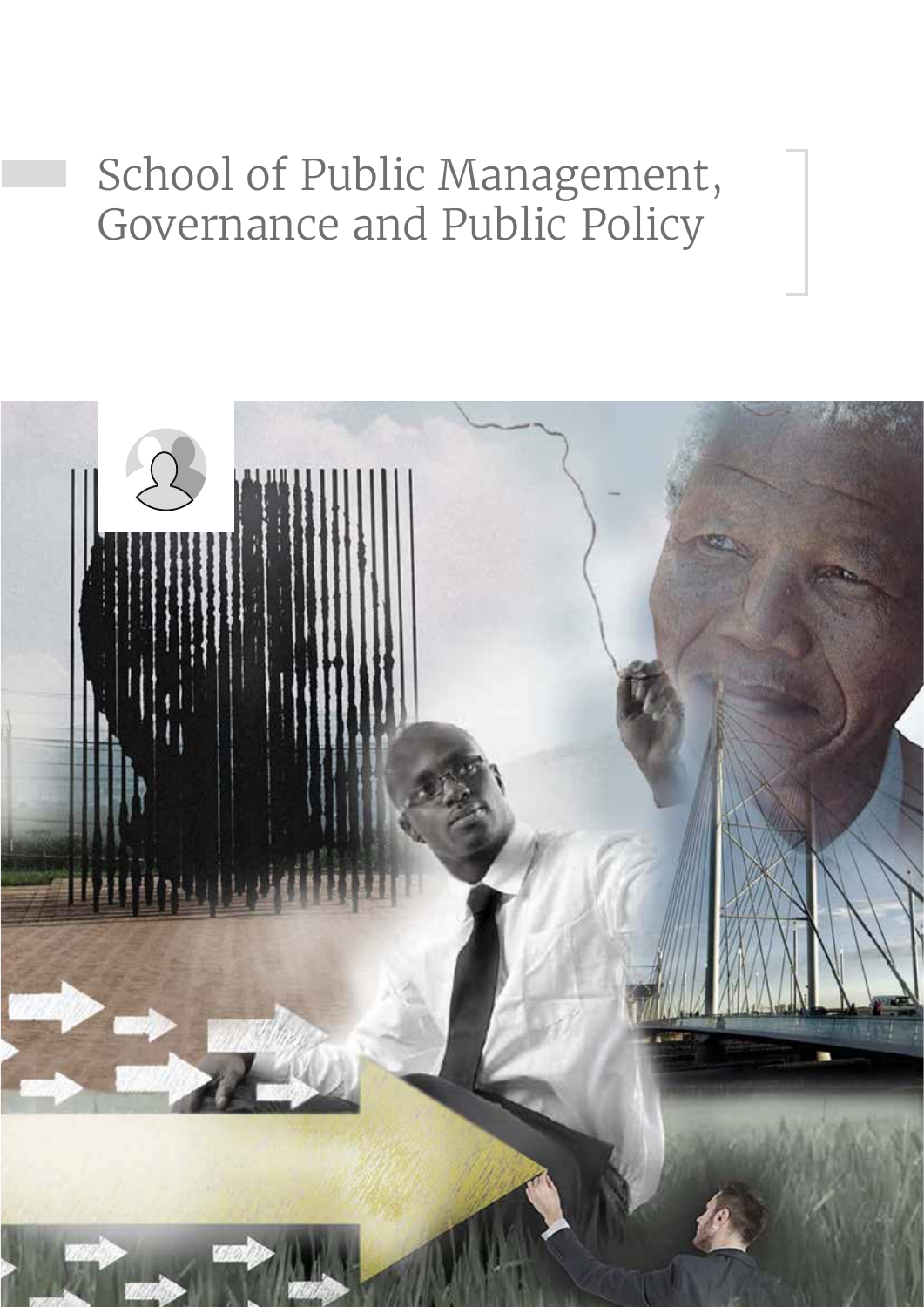

**Prof Christelle Auriacombe** *Director: School of Public Management, Governance and Public Policy*

#### **Overview**

The School of Public Management, Governance and Public Policy (PMGPP) holds national recognition as one of the most successful local government training institutions and are gaining international recognition. The School continuously aims to build on best practices. During 2019 the School established and strengthened important and mutual beneficial continental and international partnerships and relationships. The School is very proud of our small, but highly efficient, dedicated, and accomplished employee cohort.

## **Staff achievements**

Prof Danielle Nel was appointed as an Independent Non-Executive Director of the Directors Association as an advisory board member. The Directors Association is a non-profit independent professional body that educates, equips and places nonexecutive directors on various

boards across the country.

Prof Danielle Nel (1) was appointed as Chief Editor of *Administration Publica* a DHET accredited journal in November 2019.

Prof DE Uwizeyimana (2) and Dr D Ukwandu (3) presented a publication facilitation workshop at the National University of Science and Technology (NUST) Graduate School of Business (GSB) between 26 and 28 March 2019. It was also a purpose of the visit to discuss the operationalisation of a signed MOU entered into between UJ and NUST on academic collaboration.

Prof Mahomed Jahed (4) was appointed on the Board of Directors of the NEPAD Business Foundation (NBF), one of Africa's leading membership-based foundations, which promotes sustainable economic and social development on the continent. The NBF is a non-profit company that mobilises private sector support for the implementation of New Partnership for Africa's Development (NEPAD) goals.

Prof Shikha Vyas-Doorgapersad (5) was interviewed by Soweto TV together with the Executive Mayor to analyse and unpack the State of the City address speech. The interview telecasted on Soweto TV channel 251 on Thursday









The Road Traffic Management Cooperation (RTMC), an entity that reports to the Minister of Transport, invited Dr Sydney Mufamadi (6) to chair a peer review panel to review a report produced by a review committee to streamline the management of road traffic enforcement and to improve coordination between the various spheres of government dealing with road traffic regulation.

2 May 2019 at 20:30.

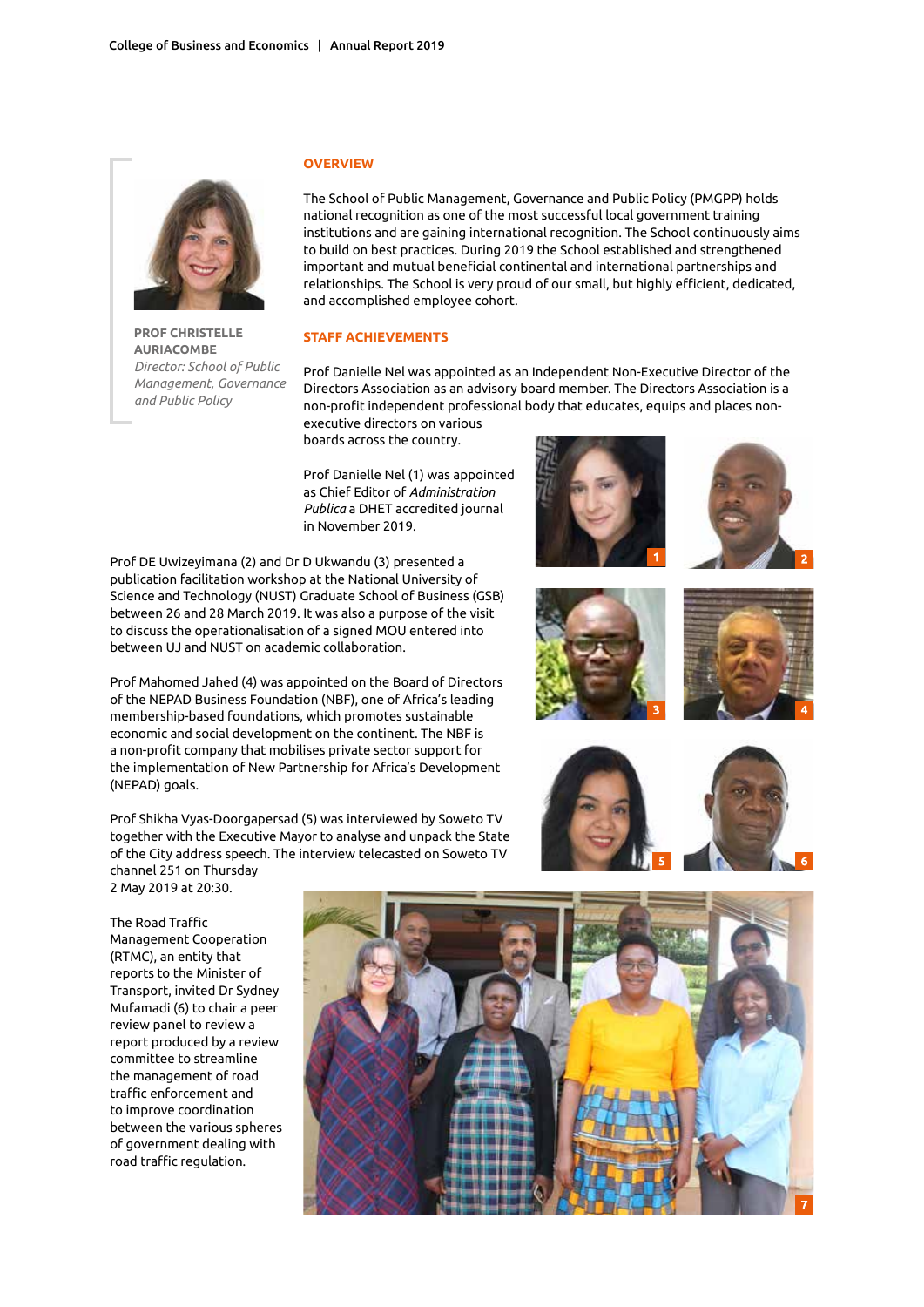The School is very proud of our small, but highly efficient, dedicated, and accomplished employee cohort.

# **School's global footprint and stakeholder engagement**

Dr Christelle Auriacombe and Prof Vain Jarbandhan facilitated a research publication workshop for RALGA in Kigali Rwanda on 26 -28 February 2019. (7)

Dr Sydney Mufamadi entered into a contract with TRACE in order to establish leadership and mentoring CEPs for leaders and emerging leaders in Zimbabwe, mainly drawn from civil society.

Prof Christelle Auriacombe and Dr Ronel Toerien were invited by the Humanitarian Affairs Asia in Malaysia for a networking opportunity for academic staff and students with UN stakeholders and international NGOs on 29 July to 10 August 2019. (8)

Prof Christelle Auriacombe and Shikha Vyas-Doorgapersad visited the Vrije Universiteit Amsterdam, Netherlands, on 4 June 2019 to operationalise a partnership to be entered into in 2020. The partnership entails an academic fellowship with the objective to support joint prospective PhD students. (9)

Prof Christelle Auriacombe and Shikha Vyas-Doorgapersad were invited to visit the Central European University (CEU), Budapest, Hungary, on 2 June 2019 to discuss future professional and research collaboration. (10)

Prof Vain Jarbandhan and the Dean of Social Science, Arts and Humanities (KTU), Dr Ainius Lasas signed an MOU for future professional and research collaboration. (11)

### **COMMUNITY ENGAGEMENT**

The following community engagement projects have been carried out by the School:

- A Re Sebetseng Clean Up Campaign with Johannesburg City Parks and Zoo on 11 May 2019. (12)
- The Gauteng Provincial Legislature Speaker invited the BA honours students on 7 March 2019 to participate in a Monitoring and Evaluation discussion. (13)